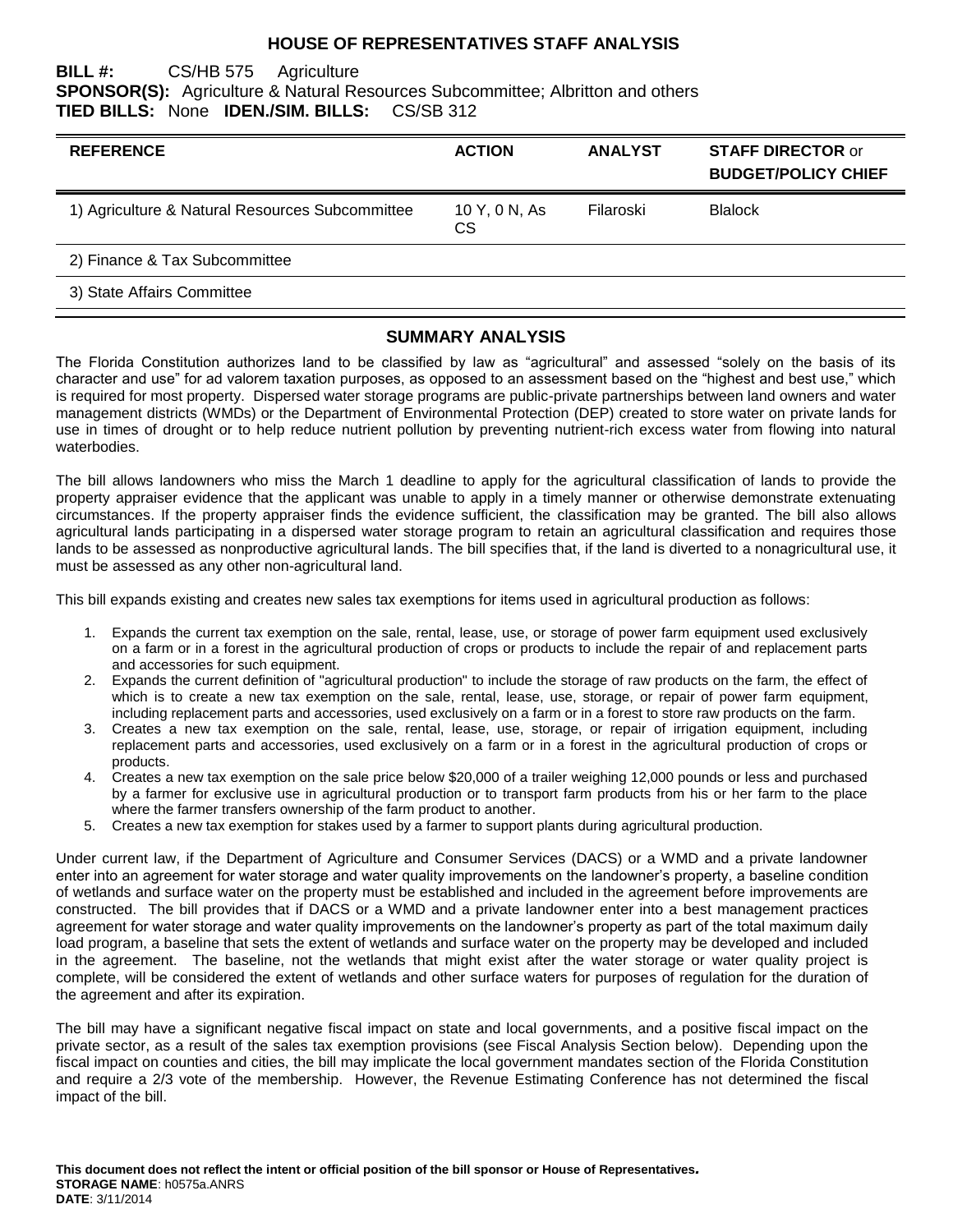## **FULL ANALYSIS**

# **I. SUBSTANTIVE ANALYSIS**

## A. EFFECT OF PROPOSED CHANGES:

#### **Current Situation**

#### Greenbelt Classification

The Florida Constitution states that all property must be given a just valuation for ad valorem taxation purposes, as prescribed by general law.<sup>1</sup> The Florida Constitution also requires ad valorem taxation to be at a uniform rate, but provides that property "may be [taxed] at different rates but shall never exceed two mills on the dollar of assessed value."<sup>2</sup> In addition, property owned by a municipality that is used for municipal or public purposes is exempt from ad valorem taxation. $3$  In setting a just valuation on a piece of property for ad valorem taxation purposes, the property appraiser must consider the following:

- The present cash value of the property;
- The highest and best use to which the property can be expected to be put in the immediate future and the present use of the property;
- The location of the property;
- The quantity or size of the property;
- The cost of said property and the present replacement value of any improvements therein;
- The condition of the property;
- The income from the property: and
- $\bullet$  The net proceeds of the sale of the property.<sup>4</sup>

However, the Florida Constitution also authorizes the Legislature to enact a "greenbelt classification" by law, which provides that "agricultural land . . . may be classified by general law and assessed solely on the basis of character or use."<sup>5</sup> Pursuant to this constitutional authority, the Florida Legislature enacted s. 193.461, F.S., $^{6}$  which implements the constitutional provision and requires the local property appraiser, on an annual basis, to "classify for assessment purposes all lands within the county as either agricultural or nonagricultural.<sup>"7</sup> Agricultural lands are to be "only those lands that are used primarily for bona fide agricultural purposes."<sup>8</sup> The term "bona fide agricultural purposes" means good faith commercial agricultural use of the land.<sup>9</sup> To determine whether the use of the land for agricultural purposes is bona fide, the following factors must be considered by the property appraiser:

- The length of time the land has been used for agricultural purposes;
- Whether the use has been continuous;
- The purchase price paid;
- Size (as it relates to agricultural use, though a minimum acreage may not be required);
- Whether an indicated effort has been made to care sufficiently and adequately for the land in accordance with accepted commercial agricultural practices;
- Whether the land is under lease; and

 $\overline{a}$ Art. VII, s. 4, Florida Constitution.

<sup>2</sup> Art. VII, s. 2, Florida Constitution.

Art. VII, s. 3(a), Florida Constitution.

 $4$  s. 193.011, F.S.

 $<sup>5</sup>$  Art. VII, s. 4(a), Florida Constitution.</sup>

<sup>6</sup> Originally s. 193.201, F.S. (1959), ch. 59-226, s. 1, L.O.F.

<sup>&</sup>lt;sup>7</sup> s. 193.461(1), F.S.

s. 193.461(3)(b), F.S.

**STORAGE NAME**: h0575a.ANRS **PAGE: 2** <sup>9</sup> Id. "Agricultural purposes" include, but are not limited to, horticulture, floriculture, viticulture, forestry, dairy, livestock, poultry, bee, pisciculture, aquaculture, sod farming, and "all forms of farm products . . . and farm production." s. 193.461(5), F.S.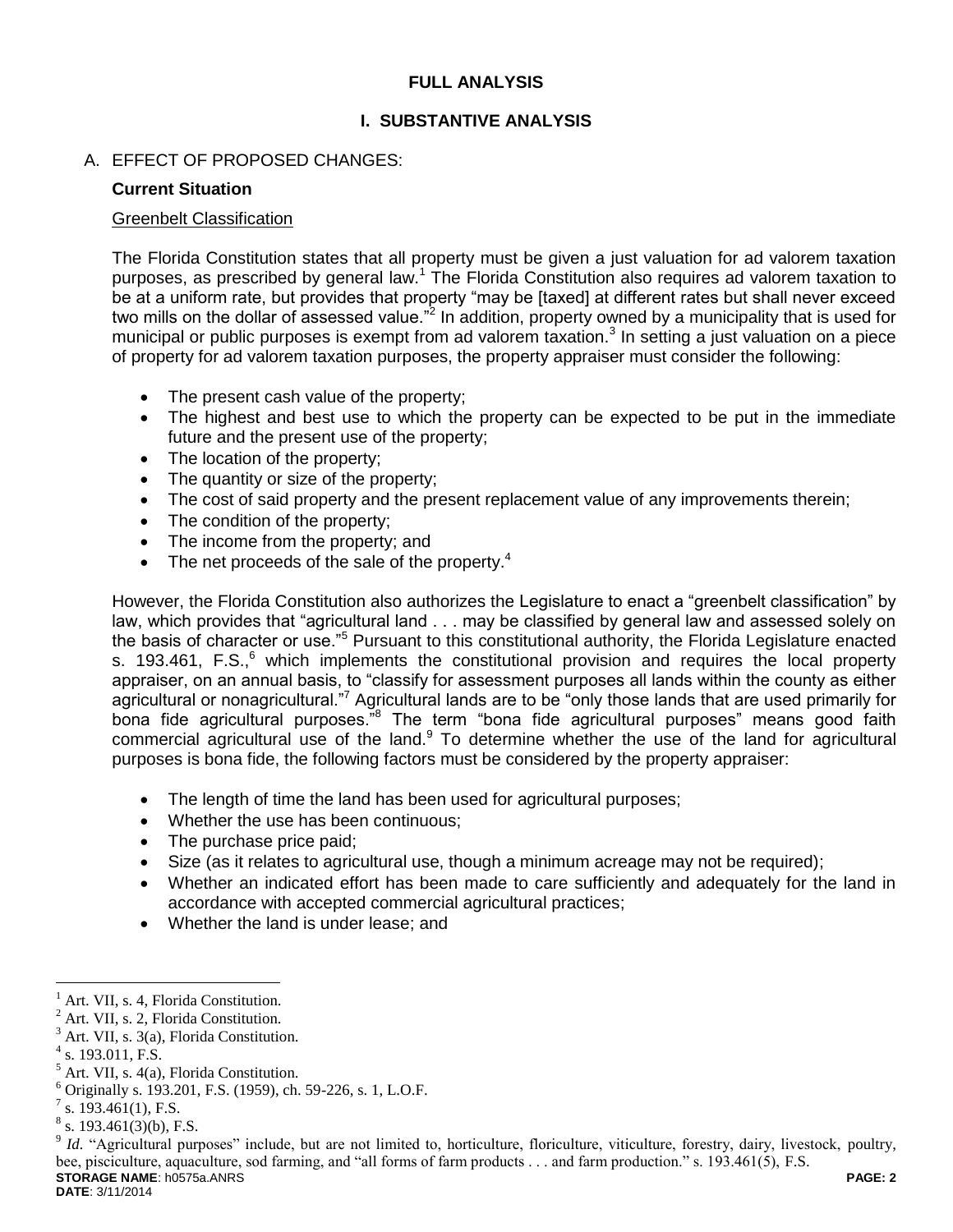$\bullet$  Other factors that may become applicable.<sup>10</sup>

Additionally, lands may not be classified as agricultural in a given year unless an application is filed before March 1 of that year by the landowner.<sup>11</sup> Failure to make a timely application qualifies as a waiver of the classification for one year. However, an applicant that fails to file by March 1 but is qualified to receive an agricultural classification for his or her land may file a petition with the value adjustment board requesting that the classification be granted.<sup>12</sup> Following the initial classification of land as agricultural, the requirement for filing an annual application or statement for classification may be waived if recommended by the county property appraiser and approved by a majority vote of the relevant governing body.<sup>13</sup>

After property is classified as agricultural lands, the property's value is assessed based solely on its agricultural use.<sup>14</sup> This valuation is determined by the property appraiser using only the following factors:

- The quantity and size of the property;
- The condition of the property;
- The present market value of the property as agricultural land;
- The income produced by the property;
- The productivity of land in its present use;
- The economic merchantability of the agricultural product; and
- Such other agricultural factors that may be applicable.<sup>15</sup>

In 2000, the Legislature amended s. 193.461, F.S., to assist farmers whose lands were taken out of production by a state or federal citrus eradication or quarantine program.<sup>16</sup> The law was passed after the Department of Agriculture and Consumer Services (DACS) implemented an eradication and quarantine program in January 2000 to eliminate the citrus canker disease that was ravaging the Florida citrus crop.<sup>17</sup> The eradication policy mandated the removal of any infected trees and other citrus trees within a 1,900-foot radius of an infected tree in both residential areas and commercial groves.

Section 193.461, F.S., requires lands classified for assessment purposes as agricultural lands that are taken out of production by any state or federal eradication or quarantine program to continue to be classified as agricultural lands for the duration of such program or successor programs. Lands under these programs that are converted to fallow or otherwise non-income producing uses must continue to be classified as agricultural lands and be assessed at a de minimis value of no more than \$50 per acre, on a single year assessment methodology, unless the land is converted to other income-producing agricultural uses. The eradication program ended in January 2006 following a statement by the United States Department of Agriculture (USDA) that eradication was infeasible, which was accompanied by a subsequent withdrawal of funding by the USDA.<sup>18</sup> The individual citrus canker quarantine programs have also been eliminated.<sup>19</sup>

### Dispersed Water Storage Programs

In an effort to increase water supplies and improve water quality, some water management districts (WMDs) have established dispersed water storage programs. These programs are typically publicprivate partnerships between an agricultural landowner and a WMD where the private landowner allows

 $\overline{a}$ 

<sup>18</sup>*Citrus Canker Fact Sheet*, FLORIDA DEPARTMENT OF AGRICULTURE AND CONSUMER SERVICES, *available at*  http://www.freshfromflorida.com/Divisions-Offices/Plant-Industry/Pests-Diseases/Citrus-Health-Response-Program/Citrus-Canker/Citrus-Canker-FAQs.

<sup>19</sup> *Id.*

 $10$  s. 193.461(3)(b)1, F.S.

 $11$  s. 193.461(3)(a), F.S.

<sup>12</sup> *Id.*

<sup>13</sup> *Id.*

 $14$  s. 193.461(6)(a), F.S.

<sup>15</sup> *Id.*

<sup>&</sup>lt;sup>16</sup> Ch. 00-308, s. 3, L.O.F.

<sup>17</sup> *See Eradication*, UF/IFAS EXTENSION, *available at* http://www.crec.ifas.ufl.edu/extension/canker/eradication.shtml.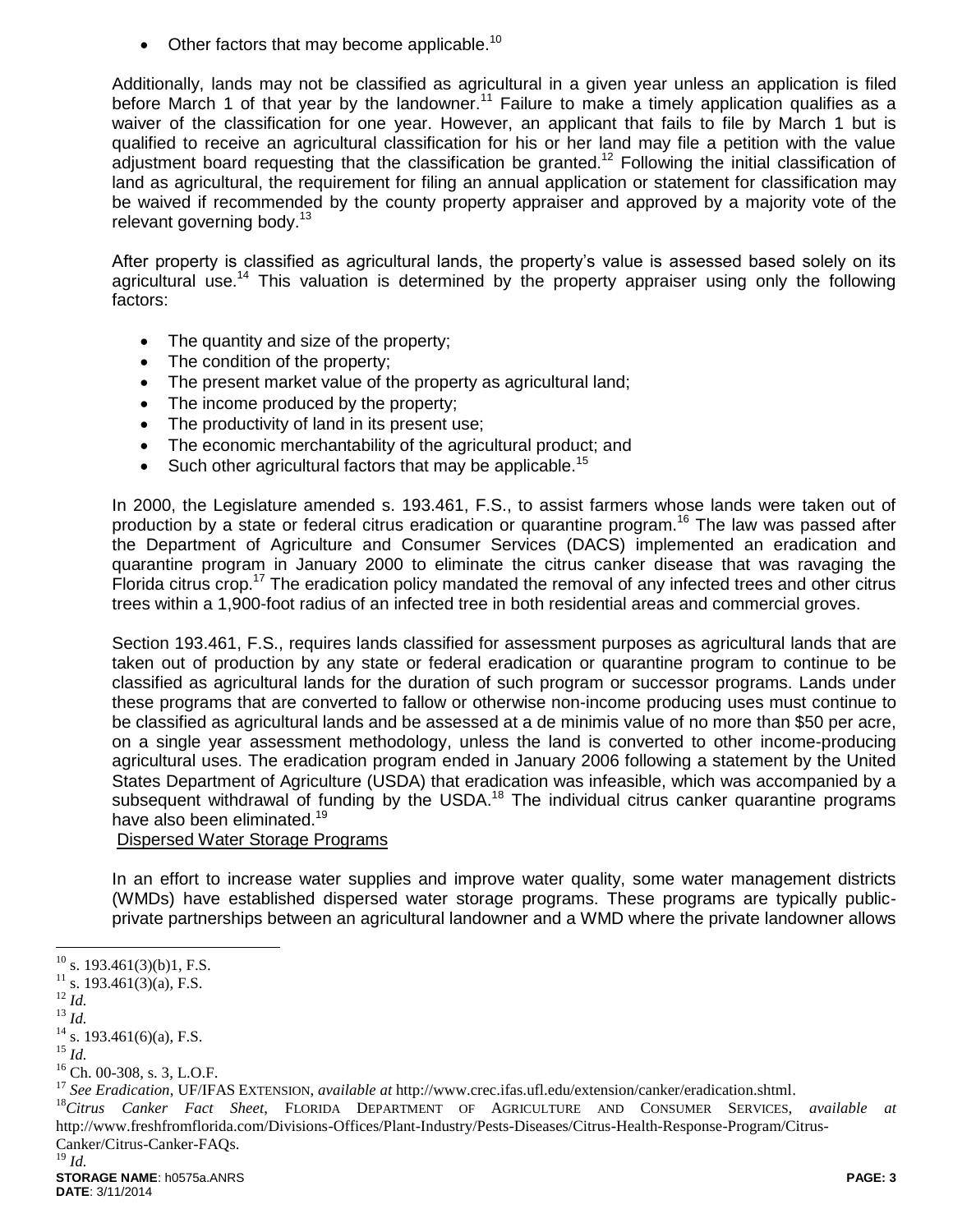agricultural land to be used by the WMD to store water during wet periods. A common reason for establishing one of these programs is to set up a water retention system.

Water retention systems typically serve to control stormwater runoff before it is discharged to surface waters and to minimize point source and non-point source pollution prior to entry into receiving water bodies.<sup>20</sup> An example of such a program is the Florida Ranchlands Environmental Services Project sponsored by the South Florida Water Management District (SFWMD), which ran from 2006 to 2011.<sup>21</sup> This program, which involved the participation of eight ranchers, "paid ranchers to construct water retention areas on their properties that acted as natural phosphorous filters. $22$ 

In 2013, the SFWMD also invested \$3 million in a water farming pilot project that will pay citrus growers to build systems to store excess water on fallow citrus land before it can flow into estuaries.<sup>23</sup> In total, the SFWMD (where such programs are concentrated) has implemented eighteen dispersed water management projects on private lands, which are listed in the following table:<sup>24</sup>

| <b>Project Name</b>                          | <b>Average Annual</b><br><b>Retention/Storage</b><br>$(ac-ft/yr)$ | (acres) | <b>Project Area   Annual Payments </b><br>to Landowner | Length of<br>Agreement | <b>Total Cost at End</b><br>of Agreement |
|----------------------------------------------|-------------------------------------------------------------------|---------|--------------------------------------------------------|------------------------|------------------------------------------|
| West Waterhole Pasture                       | 5,000                                                             | 2,370   | \$493,750                                              | Year 8 of 8            | \$2,661,414                              |
| Rafter T Ranch                               | 1,145                                                             | 5,172   | \$92,490                                               | Year 7 of 9            | \$986,464                                |
| <b>Syfrett Ranch West (Non-Operational)</b>  | (140)                                                             | 529     | \$41,000                                               | 3 Years                | \$183,500                                |
| Payne and Sons                               | 932                                                               | 432     | \$61,133                                               | 3 Years                | \$298,489                                |
| <b>Williamson Cattle Company</b>             | 150                                                               | 242     | \$70,000                                               | 3 Years                | \$275,000                                |
| <b>Alderman-Deloney Ranch</b>                | 147                                                               | 170     | \$25,000                                               | Year 3 of 10           | \$253,272                                |
| <b>Buck Island Ranch</b>                     | 1,573                                                             | 1,048   | \$173,600                                              | Year 3 of 10           | \$1,737,928                              |
| <b>Dixie West</b>                            | 315                                                               | 1,495   | \$51,500                                               | Year 2 of 10           | \$522,228                                |
| <b>Dixie Ranch</b>                           | 856                                                               | 3,771   | \$146,500                                              | Year 2 of 10           | \$1,482,015                              |
| Lost Oak Ranch                               | 374                                                               | 1,832   | \$55,000                                               | Year 1 of 10           | \$611,030                                |
| <b>Triple A Ranch (Under Construction)</b>   | 397                                                               | 106     | \$28,500                                               | Year 1 of 10           | \$607,186                                |
| <b>Willaway Cattle &amp; Sod</b>             | 229                                                               | 69      | \$1,879                                                | Year 1 of 10           | \$344,279                                |
| <b>XL Ranch</b>                              | 887                                                               | 3,227   | \$130,150                                              | Year 3 of 10           | \$1,353,915                              |
| <b>Caulkins Citrus (Under Construction)</b>  | 6,780                                                             | 413     | \$480,830                                              | Year 1 of 3            | \$1,263,636                              |
| <b>Nicodemus Slough (Under Construction)</b> | 34,000                                                            | 15,906  | \$2,968,328                                            | Year 1 of 8            | \$28,646,622                             |
| <b>Harbour Ridge</b>                         | 667                                                               | 178     | \$0                                                    | 2 Years                | \$89,000                                 |
| Indiantown Citrus Growers Phase I and II     | 3,550                                                             | 492     | \$0                                                    | 2 Years                | \$267,853                                |
| <b>Basinger Grove (Non-Operational)</b>      | (7,500)                                                           | 15,000  | \$0                                                    | 3 Years                | \$0                                      |
| <b>TOTAL</b>                                 | 57,002                                                            | 52,452  | \$4,819,660                                            |                        | \$41,583,831                             |

#### Sales Tax Exemptions

Chapter 212, F.S., contains the statutory provisions authorizing the levy and collection of Florida's sales and use tax, as well as the exemptions and credits applicable to certain items or uses under specified circumstances. A 6 percent sales and use tax is levied on sales or rentals of most tangible personal property,<sup>25</sup> admissions,<sup>26</sup> storage,<sup>27</sup> rentals of transient accommodations,<sup>28</sup> rentals of commercial real

 $\overline{a}$ 

<sup>20</sup> Kevin Bouffard, *Pilot Program Helps Ranchers Build Water Retention Areas on Their Property*, THE LEDGER (Sept. 14, 2013), *available at* http://www.theledger.com/article/20130914/NEWS/130919452?template=printpicart.

<sup>21</sup> *Id.*

<sup>22</sup> *Id.*

<sup>23</sup> *Id.*

<sup>&</sup>lt;sup>24</sup> Of these projects, two are non-operational due to agreements ending and no conversion to other programs and three are in construction and not yet operational. *See SFWMD Dispersed Water Management Projects on Private Lands*, on file with the State Affairs Committee.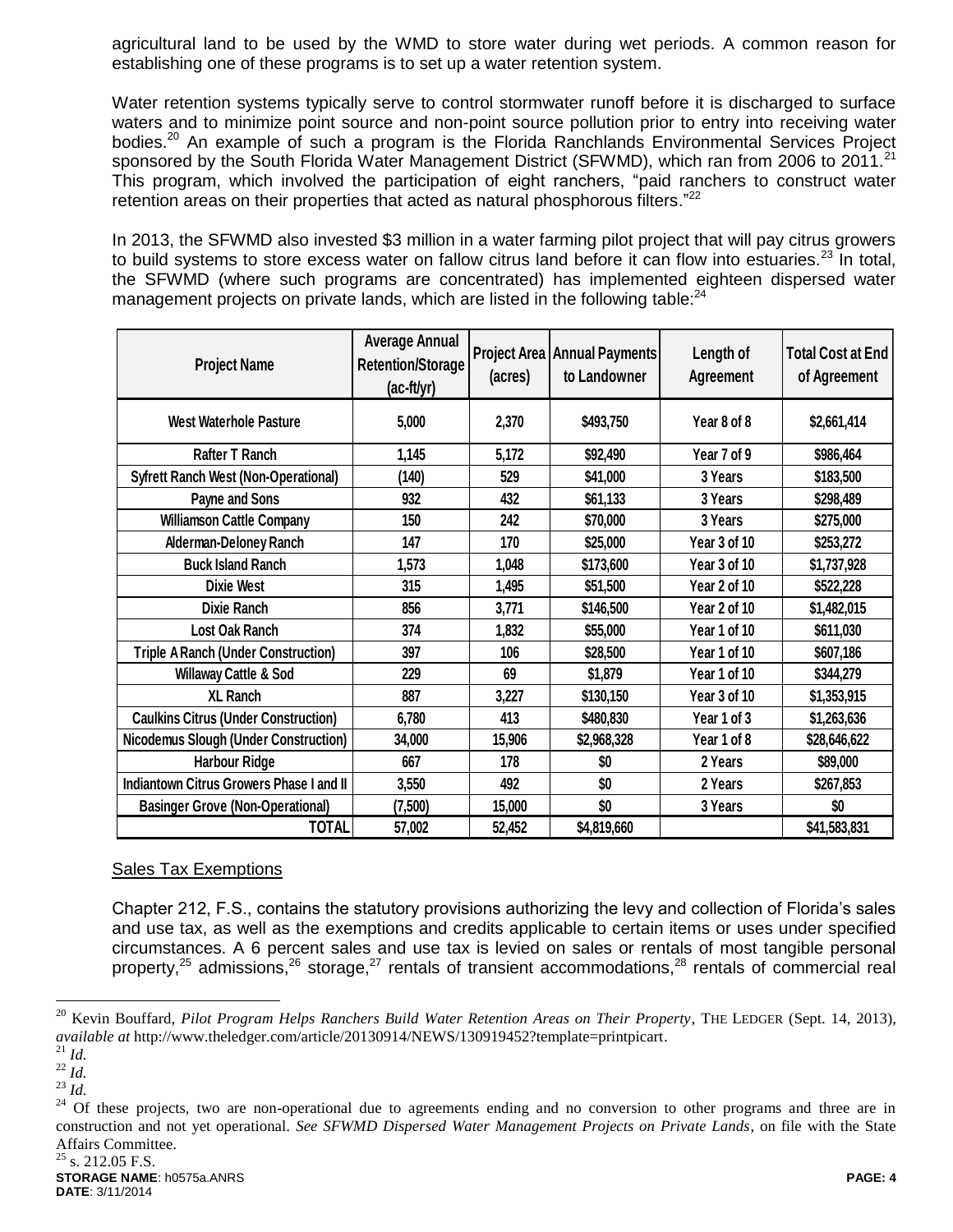estate,<sup>29</sup> and a limited number of services. Sales tax is added to the price of the taxable good or service and collected from the purchaser at the time of sale.<sup>30</sup> The Florida Department of Revenue (DOR) is responsible for administering, collecting, and enforcing all sales and use taxes.

Section 212.055, F.S., authorizes Florida counties and municipalities to charge specifically enumerated discretionary sales surtaxes, also referred to as local option taxes, which provides potential revenue sources for county and municipal governments and school districts. The local discretionary sales surtaxes apply to all transactions that are subject to the state tax imposed on sales, use, services, rentals, admissions, and other transactions by Chapter 212, F.S., and communications services as defined for purposes of Chapter 202, F.S. $31$  Discretionary sales surtaxes must be collected when the transaction occurs in, or delivery is into, a county that imposes the surtax, and the sale is subject to the state's sales and use tax.<sup>32</sup> For tangible personal property, the surtax only applies to the first \$5,000 of any single taxable item.<sup>33</sup> The following eight different types of local discretionary sales surtaxes are currently authorized by law: 34

- Charter County Transportation System;
- **Emergency Fire Rescue Services;**
- Local Government Infrastructure;
- Small County;
- Indigent Care and Trauma Center;
- County Public Hospital;
- School Capital Outlay; and
- Voter-Approved Indigent Care.

The local discretionary sales surtax rate varies from county to county, depending on the particular levies authorized in that jurisdiction.

Section 212.054, F.S., provides for the distribution of the proceeds from local discretionary sales surtaxes. DOR is charged with administering, collecting, and enforcing these surtaxes,<sup>35</sup> which must be enacted by an ordinance adopted by the governing body of the county levying the surtax. $36$  No initial levy or rate increase or decrease may take effect on a date other than January 1, and no levy may terminate on a day other than December  $31.^{37}$ 

The Legislature has authorized a number of exemptions to sales and use taxes throughout Chapter 212. One of these exemptions allows for a sales tax exemption on the "sale, rental, lease, use, consumption, or storage for use . . . of power farm equipment used exclusively on a farm or in a forest in the agricultural production of crops or products."<sup>38</sup> "Agricultural production" is defined as "the production of plants and animals useful to humans, including the preparation, planting, cultivating, or harvesting of these products."<sup>39</sup> Activities considered "agricultural production" under the statute include forestry, dairy production, and beekeeping.<sup>40</sup> Accordingly, all power farm equipment purchased to be used in these activities is currently exempt from the state sales tax, which also exempts this equipment from local discretionary sales surtaxes.

**STORAGE NAME**: h0575a.ANRS **PAGE: 5 DATE**: 3/11/2014  $\overline{a}$  $^{26}$  s. 212.04, F.S.  $27$  s. 212.06, F.S.  $^{28}$  s. 212.03, F.S.  $^{29}$  s. 212.031, F.S.<br> $^{30}$  s. 212.06(2)(s) s.  $212.06(3)(a)$ , F.S.  $31$  s. 212.054(2)(a), F.S. <sup>32</sup> 2013 Florida Tax Handbook, pg. 211.  $33$  s. 212.054(2)(b)1., F.S.  $34$  s. 212.055, F.S.  $35$  s. 212.054(4)(a). F.S.  $36$  s. 125.66(2)(a), F.S.  $37$  s. 212.054(5), F.S. s. 212.08(3), F.S.  $39$  s. 212.02(32), F.S. <sup>40</sup> *Id.*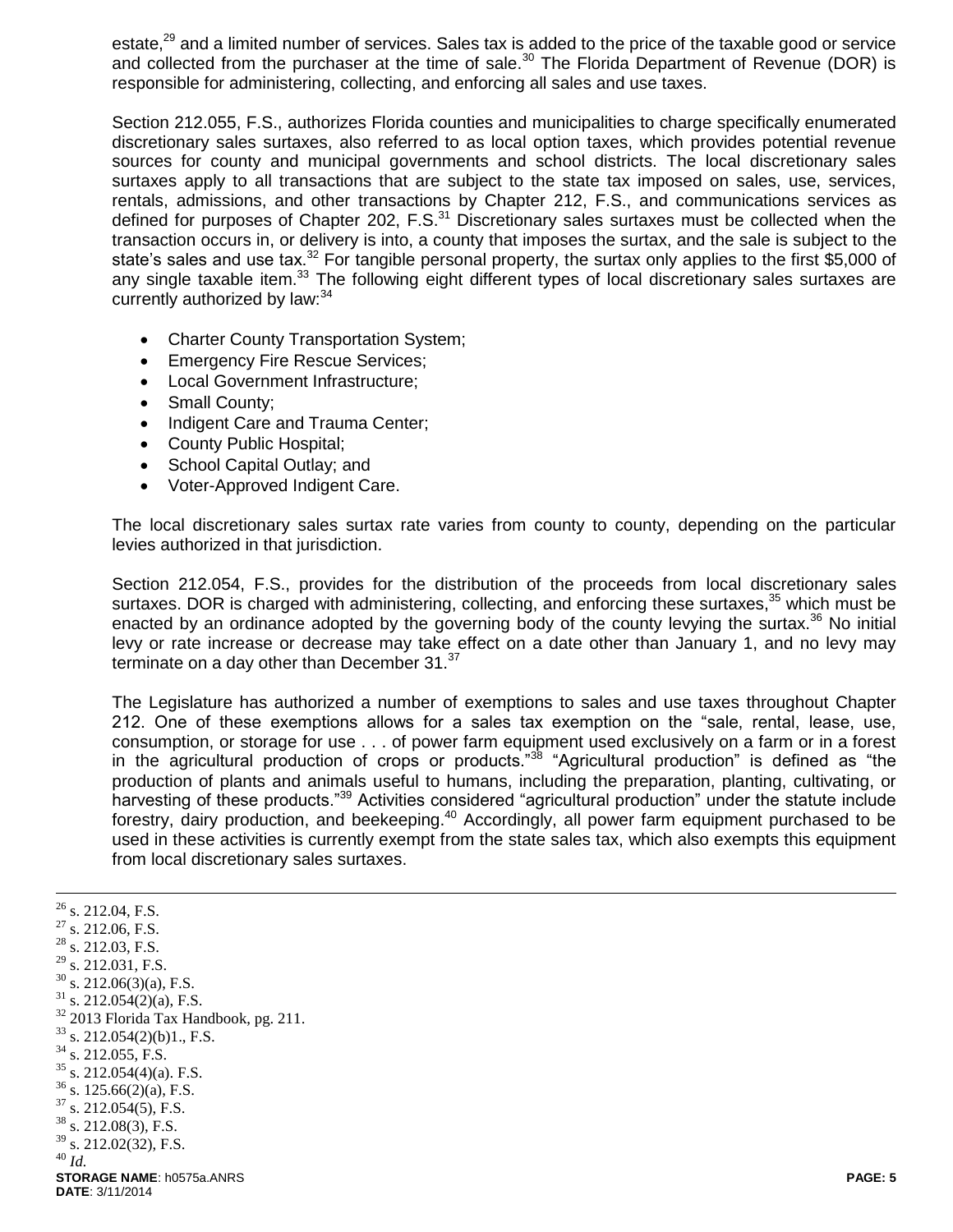Current law does not define the term "trailer" for purposes of sales taxes, nor does it provide a sales tax exemption for trailers. "Trailer" is defined twice in Title XXIII of the Florida Statutes (relating to motor vehicles) as "[a]ny vehicle with or without motive power, other than a pole trailer, designed for carrying persons or property and for being drawn by a motor vehicle"<sup>41</sup> and as "any vehicle without motive power designed to be coupled to or drawn by a motor vehicle and constructed so that no part of its weight or that of its load rests upon the towing vehicle."<sup>42</sup> Additionally, Merriam-Webster's Dictionary defines "trailer" as "a long platform or box with wheels that is pulled behind a truck or car and used to transport things" and "a vehicle that can be pulled by a truck or car and that can be parked and used as an office, vacation home, etc."<sup>43</sup>

#### Water Storage or Water Quality Improvement Projects on Agricultural Lands

If an agreement is entered into between DACS or a WMD and a private landowner for the purpose of developing a water storage or water quality improvement project, s. 373.4591, F.S., *requires* a baseline condition determining the extent of wetlands and other surface waters to be established and documented in the agreement before improvements are constructed.<sup>44</sup> The baseline, not the wetlands that might exist once the water storage or water quality project is complete, is considered the extent of wetlands and other surface waters for the purpose of regulation for the duration of the agreement and after its expiration.<sup>45</sup>

If a waterbody or segment of a waterbody is designated as impaired, the Clean Water Act (CWA) requires the state to set a total maximum daily load (TMDL),<sup>46</sup> which establishes the maximum amount of a given pollutant the waterbody can accept while still meeting water quality standards associated with its designated use.<sup>47</sup> Section 403.067(7), F.S., establishes the requirements for implementing a TMDL and provides for the development of a basin management action plan (BMAP). A BMAP is comprehensive set of strategies for restoring impaired waters by reducing pollutant loadings to meet the allowable loadings established in a TMDL. Section 403.067(7), F.S., also authorizes DACS to develop and adopt suitable interim measures, best management practices, or other measures necessary to achieve the level of pollution reduction established by DEP for agricultural pollutant sources to meet a specific TMDL for an impaired waterbody.<sup>48</sup> Best management practices can include, among other things, projects that hold back water for storage purposes and pollution reduction purposes, which may result in an increased area of wetlands or surface waters on private agricultural property.

- <sup>43</sup> Merriam-Webster's Dictionary.
- <sup>44</sup> *Id.*

 $\overline{a}$ 

 $45$   $\frac{1}{10}$ .

<sup>47</sup> *Id.*

 $41$  s. 316.003(58), F.S.

 $42$  s. 320.01(4), F.S.

<sup>&</sup>lt;sup>46</sup> CWA s. 402. Section 403.067, F.S., authorizes DEP to establish TMDLs in Florida.

**STORAGE NAME**: h0575a.ANRS **PAGE: 6**  $48$  s. 403.067(7)(c)2., F.S.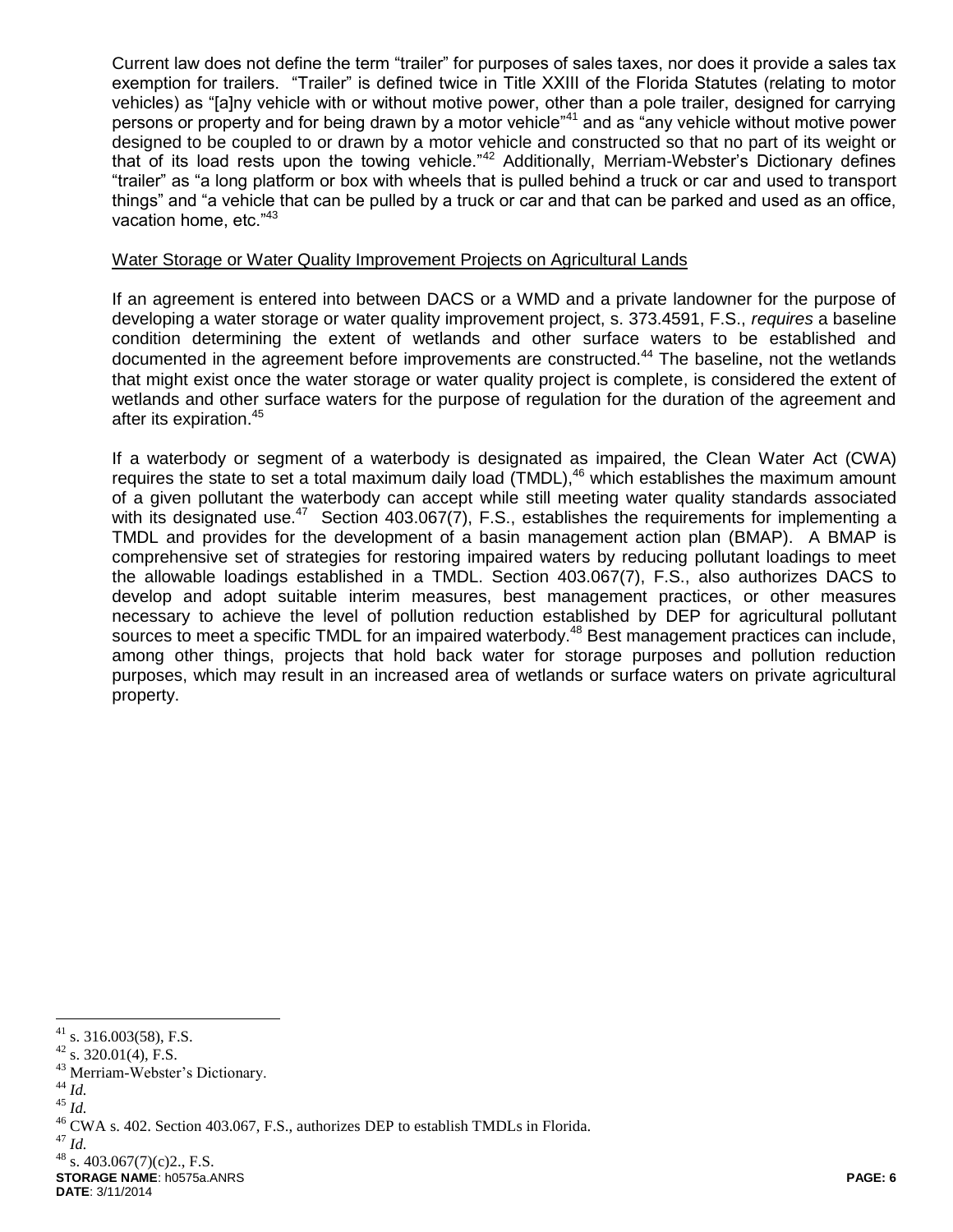## **Effect of Proposed Changes**

#### Greenbelt Classification and Dispersed Water Storage Programs

The bill allows landowners who do not file an application for agricultural classification by the annual March 1 deadline to provide the property appraiser evidence that the landowner was unable to apply in a timely manner or otherwise demonstrate extenuating circumstances. The evidence must be provided to the property appraiser within twenty-five (25) days after the landowner receives the notice of proposed property taxes, and before the landowner files a petition with the value adjustment board. If the property appraiser finds the evidence sufficient, the property appraiser may grant the classification. If the property appraiser determines that the applicant failed to produce sufficient evidence, the applicant may file a petition with the value adjustment board as provided under current law, and the value adjustment board may determine whether the agricultural classification should be granted for the current year.

The bill also requires lands already classified as agricultural that participate in a dispersed water storage program, pursuant to a contract with DEP or a WMD, to continue to be classified as agricultural as long as the lands are included in the program or a successor program. The bill also requires the lands to be assessed as nonproductive agricultural lands. Finally, the bill specifies that any land participating in a dispersed water storage program that is diverted to a nonagricultural use must be assessed under s. 193.011, F.S., which lists the factors that must be considered by a property appraiser when valuing nonagricultural property for ad valorem tax purposes.

#### Sales Tax Exemptions

The bill amends ss. 212.02, 212.08(3), and 212.08(5) F.S., to expand existing sales tax exemptions and create new exemptions for items used in agricultural production as follows:

- 1. Expands the current tax exemption on the sale, rental, lease, use, or storage of power farm equipment used exclusively on a farm or in a forest in the agricultural production of crops or products to include the repair of and replacement parts and accessories for such equipment.
- 2. Expands the current definition of "agricultural production" to include the storage of raw products on the farm, the effect of which is to create a new tax exemption on the sale, rental, lease, use, storage, or repair of power farm equipment, including replacement parts and accessories, used exclusively on a farm or in a forest to store these raw products on the farm.
- 3. Creates a new tax exemption on the sale, rental, lease, use, storage, or repair of irrigation equipment, including replacement parts and accessories, used exclusively on a farm or in a forest in the agricultural production of crops or products.
- 4. Creates a new tax exemption on the sale price below \$20,000 of a trailer weighing 12,000 pounds or less and purchased by a farmer for exclusive use in agricultural production or to transport farm products from his or her farm to the place where the farmer transfers ownership of the farm product to another. The bill specifies that this exemption is not forfeited by using a trailer to transport the farmer's farm equipment, and that this exemption does not apply to the lease or rental of a trailer.
- 5. Creates a new tax exemption for stakes used by a farmer to support plants during agricultural production. These stakes are used primarily by tomato and pepper growers.

By adding exemptions to the state sales tax, the bill has the effect of adding exemptions to the local discretionary sales surtaxes authorized by law.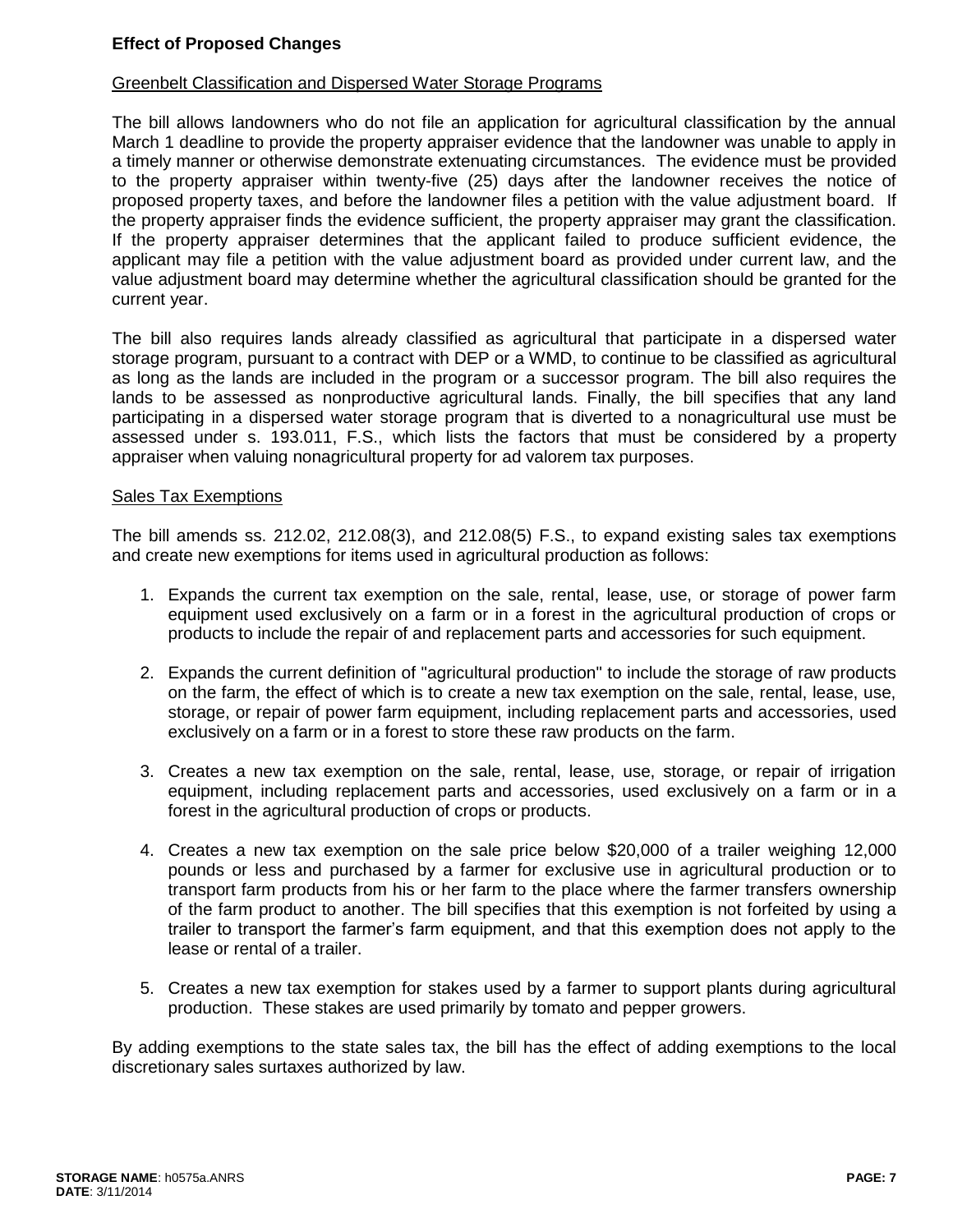## Water Storage or Water Quality Improvement Projects on Agricultural Lands

If the Department of Agriculture and Consumer Services (DACS) or a WMD and a private landowner enter into a best management practices agreement for water storage and water quality improvements on the landowner's property as part of the total maximum daily load program established in s. 403.067(7)(c), F.S., the bill allows the development of a baseline that sets the extent of wetlands and surface water on the property and allows the baseline to be included in the agreement before improvements are constructed. The baseline may be established at the option and expense of the private landowner. The baseline, not the wetlands that might exist once the water storage or water quality project is complete, will be considered the extent of wetlands and other surface waters for the purpose of regulation for the duration of the agreement and after its expiration.

# B. SECTION DIRECTORY:

- Section 1. Amends s. 193.461, F.S., relating to the classification of agricultural lands for ad valorem tax purposes.
- Section 2. Amends s. 212.02, F.S., to include the "storage of raw products on the farm" within the definition of "agricultural production."
- Section 3. Amends s. 212.08, F.S., relating to sales tax exemptions for farm equipment used in agricultural production and transport.
- Section 4. Amends s. 373.4591, F.S., relating to improvements on private agricultural lands.
- Section 5. Provides an effective date of July 1, 2014.

# **II. FISCAL ANALYSIS & ECONOMIC IMPACT STATEMENT**

- A. FISCAL IMPACT ON STATE GOVERNMENT:
	- 1. Revenues:

The bill appears to have an indeterminate negative fiscal impact on state government revenues resulting from the expansion of sales tax exemptions. However, the Revenue Estimating Conference has not determined the bill's fiscal impact on the state.

2. Expenditures:

None.

### B. FISCAL IMPACT ON LOCAL GOVERNMENTS:

1. Revenues:

By adding exemptions to the state sales tax, the bill has the effect of adding exemptions to local option county sales taxes. Therefore, the bill appears to have an indeterminate negative fiscal impact on local government revenues. However, the Revenue Estimating Conference has not determined the bill's fiscal impact on local governments.

The bill's revisions to the greenbelt statute may also result in a negative fiscal impact on local government revenues by requiring property appraisers to maintain the agricultural classification for lands participating in a dispersed water storage program and requiring property appraisers to assess such lands as nonproductive agricultural lands. However, the Revenue Estimating Conference has not determined the bill's fiscal impact on local governments.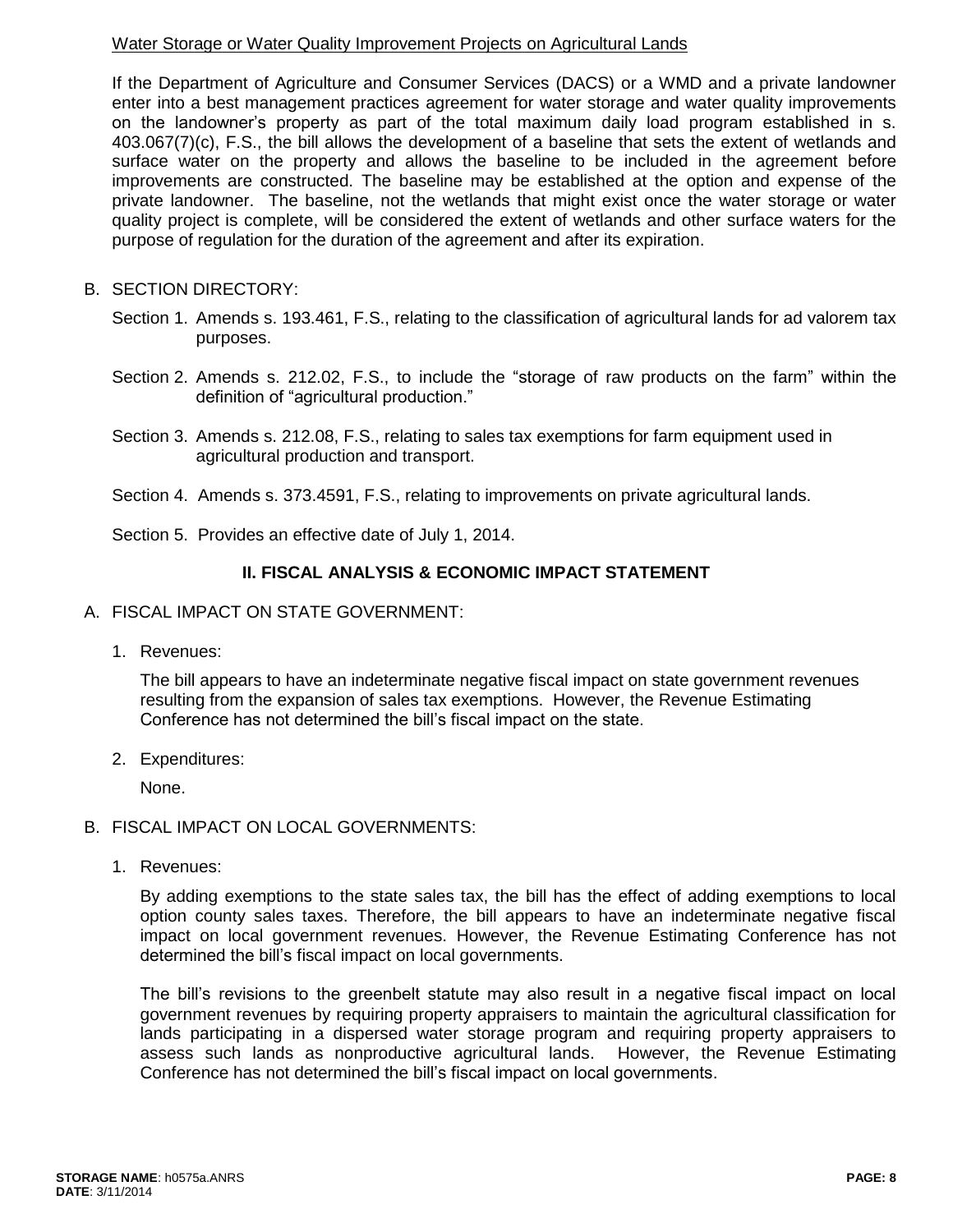## 2. Expenditures:

None.

C. DIRECT ECONOMIC IMPACT ON PRIVATE SECTOR:

The bill appears to have a direct positive fiscal impact on the private sector by reducing the amount of sales tax that certain agricultural producers must pay for specified agricultural products or services. The bill may also result in a direct positive fiscal impact on owners of agricultural lands that participate in dispersed water storage programs by requiring those lands to be assessed as nonproductive agricultural lands. However, the Revenue Estimating Conference has not determined the bill's fiscal impact on the private sector.

D. FISCAL COMMENTS:

None.

### **III. COMMENTS**

- A. CONSTITUTIONAL ISSUES:
	- 1. Applicability of Municipality/County Mandates Provision:

The county mandate provision of Art. VII, s. 18, of the Florida Constitution requiring a two-thirds vote of the membership of each house in order to enact a general law reducing the authority that municipalities and counties had on February 1, 1989, to raise revenues in the aggregate may apply because this bill expands exemptions to the state sales tax, which has the effect of expanding corresponding exemptions to local option sales taxes. However, the bill may be exempt if its fiscal impact is insignificant. The Revenue Estimating Conference has not determined the magnitude of the bill's fiscal impact on local governments.

2. Other:

With respect to the classification of land as "agricultural" for taxation purposes under Art. VII, s. 4 of the Florida Constitution and s. 193.461, F.S., courts have found that "the provisions governing such a classification should be strictly construed."<sup>49</sup> Furthermore, in defining words or phrases that grant exemptions to taxation, "the authority [of the Legislature] is not unlimited and must be exercised in a reasonable manner."<sup>50</sup> The Florida Supreme Court has stated that "the Legislature [is] not empower[ed] . . . to depart from the normal and ordinary meaning of the words chosen by the framers and adopters of the constitution." Accordingly, providing in statute that agricultural land participating in a dispersed water storage program must maintain its agricultural classification may implicate the provisions of Art. VII, s. 4 of the Florida Constitution in that it is unclear whether lands participating in a dispersed water storage program would be considered "agricultural lands" if the lands are not otherwise being used for a bona fide agricultural purpose. However, Florida courts have not ruled on this specific question.

Finally, the bill may implicate the constitutional duties of the property appraiser. The Florida Supreme Court has held that the State cannot usurp the duties of property appraisers or materially interfere with their discretion in discharging their duties.<sup>51</sup> Since it is the duty of property appraisers "to determine the fair value of all properties within the county boundaries."<sup>52</sup> the State, including the Legislature and the Department of Revenue, may only "establish standard measures of valuation" to be used by the property appraisers.<sup>53</sup> However, the bill requires that land participating in a dispersed

**STORAGE NAME**: h0575a.ANRS **PAGE: 9** <sup>53</sup> District School Bd. of Lee Co. v. Askew, 278 So. 2d 272, 275 (Fla. 1973).

**DATE**: 3/11/2014

 $\overline{a}$  $^{49}$  St. Petersburg Kennel Club, Inc. v. Smith, 662 So. 2d 1270, 1271 (Fla. 2d DCA 1995).

<sup>&</sup>lt;sup>50</sup> Department of Revenue v. Florida Boaters Association, Inc., 409 So. 2d 17, 19 (Fla. 1982).

Burns v. Butscher, 187 So. 2d 594, 596 (Fla. 1966).

<sup>52</sup> Spooner v. Askew, 345 So. 2d 1055, 1058 (Fla. 1976).